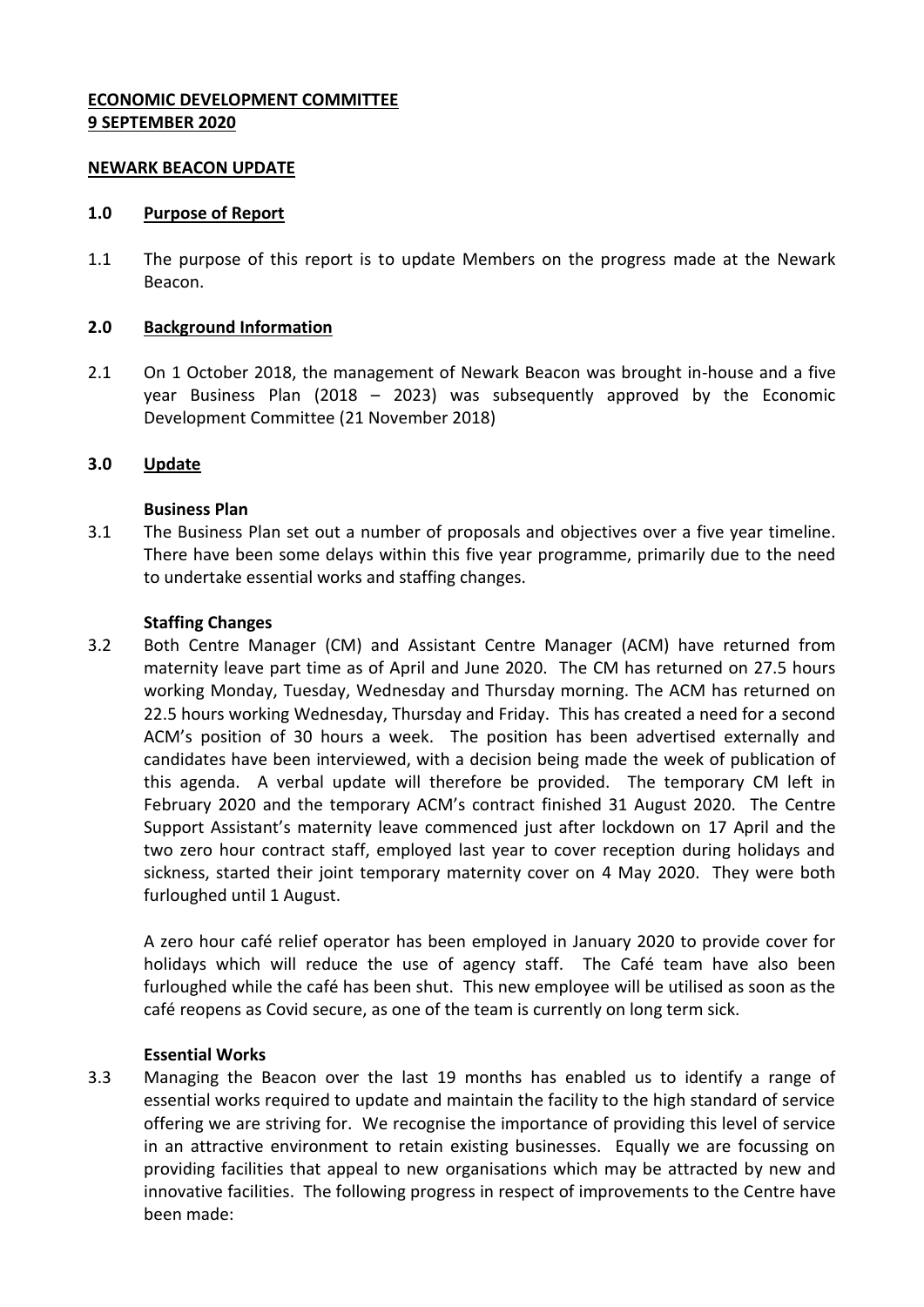| <b>Scheme</b>                                                                                                                                                   | <b>Status</b>         | Cost (approx.)    |
|-----------------------------------------------------------------------------------------------------------------------------------------------------------------|-----------------------|-------------------|
| New website completed & operational                                                                                                                             | Complete - Nov 18     | Nil               |
| Fire Risk Assessment compliance                                                                                                                                 | Complete - Oct 18     | £2,000            |
| Fire Alarm upgrade                                                                                                                                              | Complete - Oct 19     | £4,000            |
| Telephone system upgrade                                                                                                                                        | Complete - March 19   | £4,000            |
| Door Access System replacement                                                                                                                                  | Complete - April 19   | £4,000            |
| Kitchen Equipment (Café)                                                                                                                                        | Complete - July 19    | £2,000            |
| Kitchen Reorganisation/redecoration (improved<br>storage)                                                                                                       | Complete - July 19    | £4,000            |
| Redecoration (reception)                                                                                                                                        | Complete - Jan 19     | £1,200            |
| Centre Signage replacement                                                                                                                                      | Complete - Oct 18     | £4,000            |
| Shared Office/New Meeting Room (inc new<br>Furniture & AV equipment)                                                                                            | Complete - April 19   | £20,000           |
| Conference facility upgrade inc. new AV<br>equipment (NB this has replaced the option of<br>the sliding wall and new AV previously reported<br>at circa £20,000 | Complete - Sept 19    | £4,000            |
| <b>Reception Upgrade</b>                                                                                                                                        | Complete - March 19   | £2,000            |
| Car Park Remarking                                                                                                                                              | Complete - June 19    | £1,000            |
| Intruder Alarm upgrade                                                                                                                                          | Complete - May 19     | £1000             |
| Communications Room upgrade                                                                                                                                     | Complete - Dec 18     | £2,000            |
| Principal Toilet upgrade including Legionella<br>compliance                                                                                                     | Complete - Nov 19     | £20,000           |
| <b>Carpet Replacement</b>                                                                                                                                       | Completed - Nov 19    | £4200             |
| Kitchenette refurbishment (2)                                                                                                                                   | To programme          | Approx.<br>£2,000 |
| Telephone switches                                                                                                                                              | To inspect and update | <b>TBA</b>        |
| <b>End Stairwell Repaint</b>                                                                                                                                    | To programme          | £2048             |
| Office 29                                                                                                                                                       | August 2020           | £4000             |

# **Covid 19**

3.4 The current pandemic has obviously had a negative impact on the centre's income performance. All on site businesses that qualified were offered and received the 10K business rates grant in a timely manner. As an added extra measure of support, all onsite customers were given 25% discount on their rental amount for April, May and June. All virtual customers received a 50% discount for the same months.

There have only been two customers that have given notice during the pandemic, both continue to trade but as leisure industry businesses they could no longer afford the expense of the office. One hopes to return to the centre in 2021.

**Café** - The centre café closed on 20 March and will remain closed until Covid secure status has been achieved, with reopening expected the week commencing 14 September. There will be an initial outlay for restocking the café, especially as there has been a lot of waste from out of date food stocks. All conferencing has ceased and will not resume until the Government allows it – expected 1 October.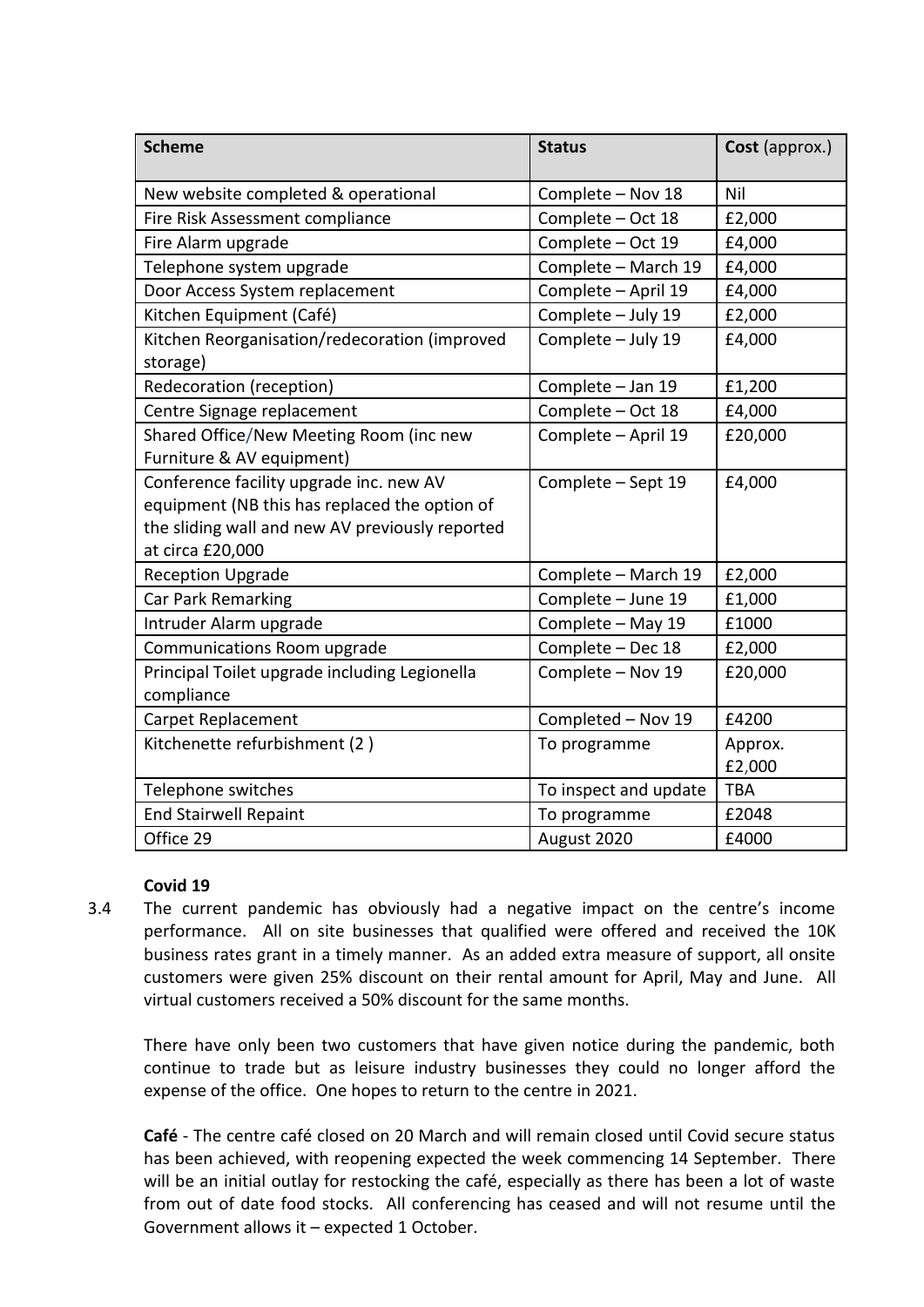A Covid risk assessment and Safe System of Work has been completed. As of 15 June there has been a steady increase in tenants returning to work from the centre. The largest company, UMC Architects, has gone the extra mile to accommodate all their staff to social distancing requirements by leasing two extra offices. They are currently looking at a third temporary office to house new employees.

Office 29 is being furnished to accommodate overflow officers from Castle House as a drop in location in light of social distancing challenges. This includes desks, chairs and screens as well as docking stations and monitors.

The centre management team are looking at all opportunities to increase the offer at the Beacon to make it as attractive as possible for businesses during this difficult time. Potential ideas being explored include; Breaking down larger offices to more small offices; Offering a fully furnished office ready for someone to move in; Flexible terms with shorter lease lengths; Corporate gym membership discount; A relax/breakout room just for the onsite tenants to encourage networking and socialising outside of their own offices.

Services already included in the tenant's lease are:

- Professional business support, provided on site by NSDC
- Reception meet and greet service including telephone answering in company name (Monday to Friday, 8.30am to 5.00pm, excluding bank holidays)
- 24 hour, 7 day a week secure access to the Centre
- Free onsite car parking (subject to availability)
- Business Rates
- Shared Internet access for 0-4 users
- Direct Dial Telephone number with up to 2 extensions and handset hire (Call charges extra)
- Heating, electricity and water
- Newark Beacon as company postal address for mail & parcels
- Shared kitchens
- Toilet facilities
- Water Coolers in common areas
- Maintenance & Cleaning of common areas (kitchens, toilets, etc.)
- Monitored Intruder & Fire Alarm
- Onsite Networking Events
- Discount on meeting room hire

## **4.0 Performance to Date**

## 4.1 **Rental Surplus**

The 2019/20 Outturn shows the following:

Rental Income (rent and virtual income) was budgeted as £373,000. Actual achieved was £328,885.12, an unfavourable variance of £44,114.88. During the second half of 2019/20 the Virtual Office package was repriced which resulted in the loss of 50% of virtual businesses. The two virtual packages were joined together and the price was doubled but the new higher price has not quite covered the loss in revenue from the business that left. With people now working from home more often but looking to portray a professional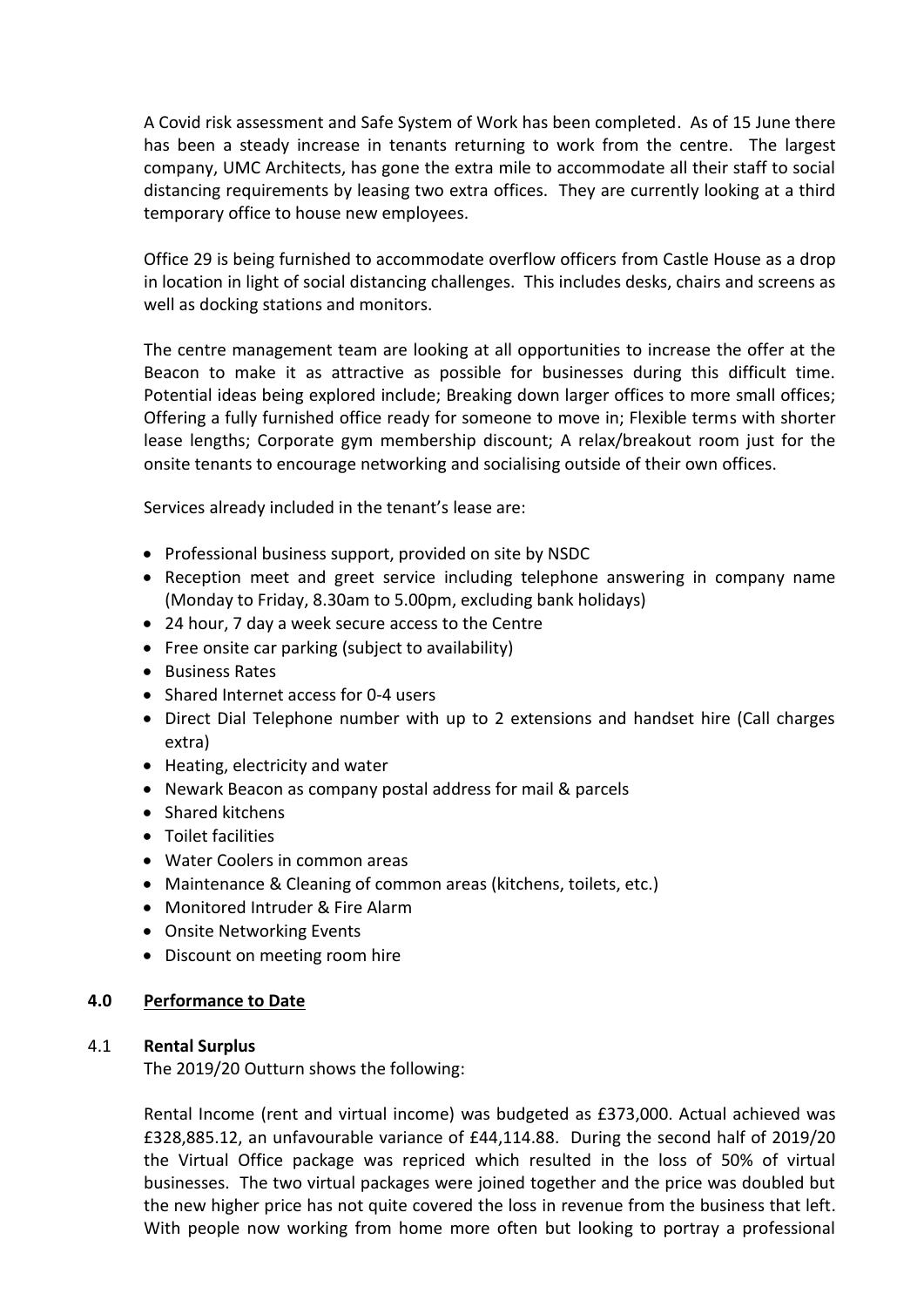image, we expect virtual office business to increase this financial year. Therefore the virtual office package will again be reviewed both in terms of pricing and offer. A more flexible option is being considered with a 'shopping list' of products and services available for customers to pick and choose the level of service they require.

There was also a significant turnover of businesses moving out of the Beacon due to office relocations or purchasing their own premises.

## 4.2 **Auxiliary Surplus**

Auxiliary Income which includes catering, hot desking and hire charges was budgeted as £101,990. Actual achieved was £102,025.17 a favourable variance £180.17. The upgrade to the conferencing spaces and toilets has resulted in positive feedback from external customers.

## 4.3 **Occupancy**

Occupancy in the nineteen months since the Beacon management returned in-house has fluctuated with natural progressions and the current Covid climate. As mentioned above 5 of the 10 vacated businesses occupied medium sized offices (7 workstations) which was reflected in the deficit as less occupiers equals less services charged for. Occupancy in Nov 19 was at 88% (38 occupied offices out of 42 available) this has decreased to 30 offices occupied (71%) in August 2020. The lowest was 64% in July 2020. We monitor tenant management on a daily basis to ensure that we meet tenant expectations and retain the high degree of satisfaction that assists in retaining tenants.

## 4.4 **Business Support**

Business Support has increased from 2 businesses supported since October 2018 to 7 businesses to 31 March 2019 and from 1 April to 22 October, 9 businesses.

## 4.5 **Digital Communications**

Further work is required to increase the Beacon's digital footprint. The marketing plan will be reviewed with the Communications Business Unit to identify areas for improvement and the support that is required for the Centre. Social media is a big part of this, including Facebook, LinkedIn and Instagram.

## 4.6 **Customer Satisfaction**

Customer Satisfaction at the Beacon is measured using a formalised, questionnaire based process. We had a 54% return rate which we are hoping to improve on with future surveys.

Feedback was overwhelmingly good with 50% of respondents rating the Beacon as Excellent, 28.5% as very good and 21.5% as good. No responses were rated below a good.

Tenants were particularly happy with the staff, café and upgraded toilets. Points mentioned for future improvements focused mainly on the  $1<sup>st</sup>$  floor toilets, centre temperature in particular aircon, and parking.

## **5.0 Equalities Implications**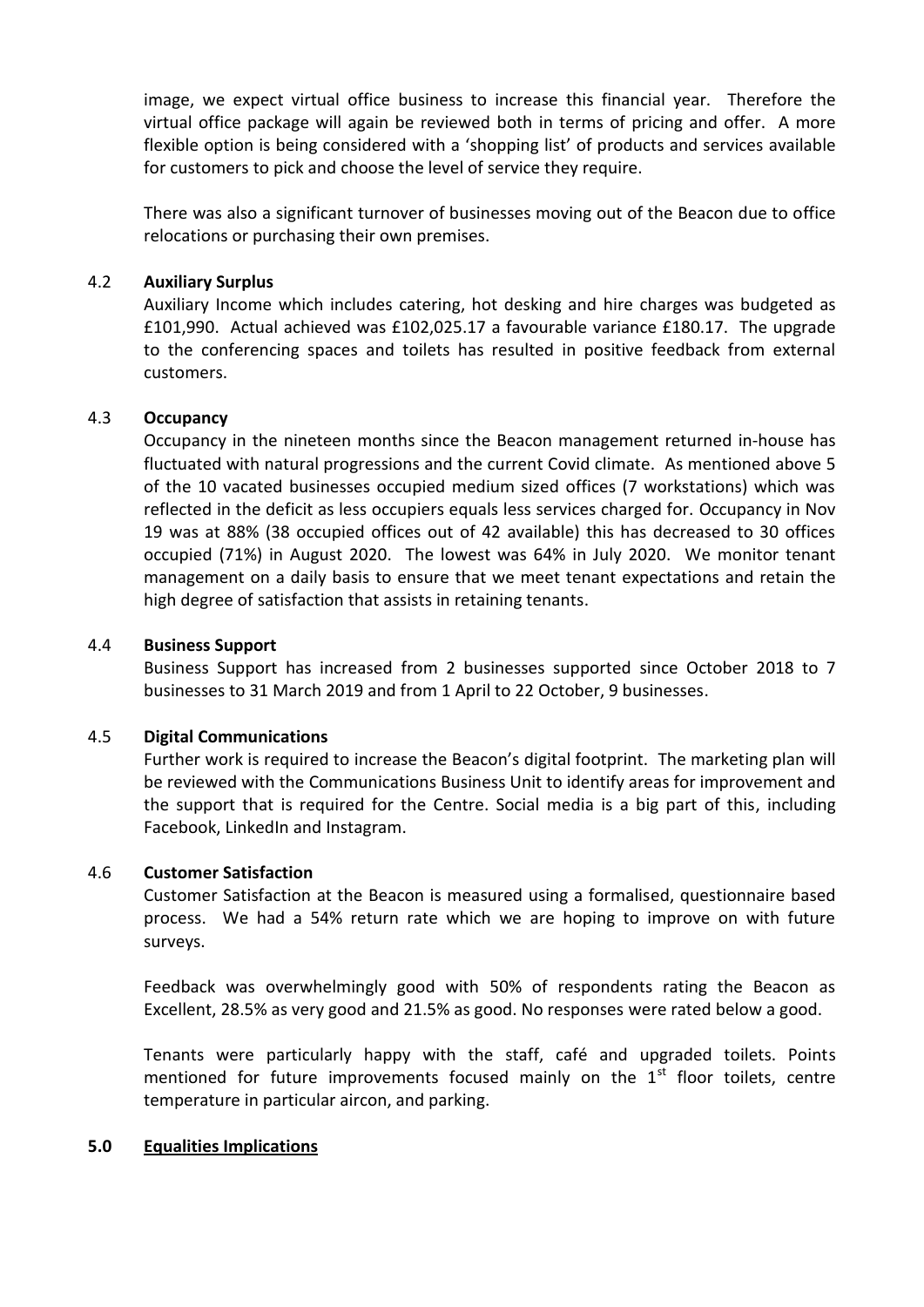5.1 Equalities impact assessments have been completed as appropriate for the activities and actions implemented within this report. Further improvements to the facilities and services offered will continue to be cognisant of equalities and access requirements.

# **6.0 Financial Implications FIN19-20/6445**

6.1 Budgetary provision for the staffing of the Beacon, in the current financial year, will also need to be revisited by Officers in light of maternity cover requirements and changes to staff working hours. The Beacon was £26,604 over budget for agency staff in financial year 19/20 and though future years are unlikely to come close to this expenditure considerations should be made to ensure that unforeseen absence can be covered without having a negative impact on the yearly Outturn.

Another consideration that must be made for future financial years is covering the costs of business rates. The Beacon was £38,140 over budget for business rates in financial year 19/20. This amount is unlikely to ever reduce in future years as business rates are covered by the Beacon for all single occupancy businesses and empty units.

## **7.0 Community Plan – Alignment to Objectives**

7.1 The in-house management of Newark Beacon was driven by the desire improve the quality of the service and business support available to the customer, as well as reduce expenditure and increase revenue in accordance with Newark and Sherwood's Commercial Strategy and Investment Plan.

## **8.0 Comments of Director**

8.1 I continue to welcome and support the difference made since the Beacon was brought back in house in terms of occupancy and budget, notwithstanding the highlighted challenges in recent months given the pandemic. The centre provides important accommodation to a number of businesses and with future offers and management, we expect occupancy and new business start-ups to increase.

## **9.0 RECOMMENDATIONS that:**

- **(a) Members note the report and the achievements made to date; and**
- **(b) a further progress report be presented to Committee in March 2021.**

## **Reason for Recommendations**

**Ongoing reporting on the Business Plan**

## Background Papers

Nil

For further information please contact Becky Forrow on ext 5867

Matt Lamb